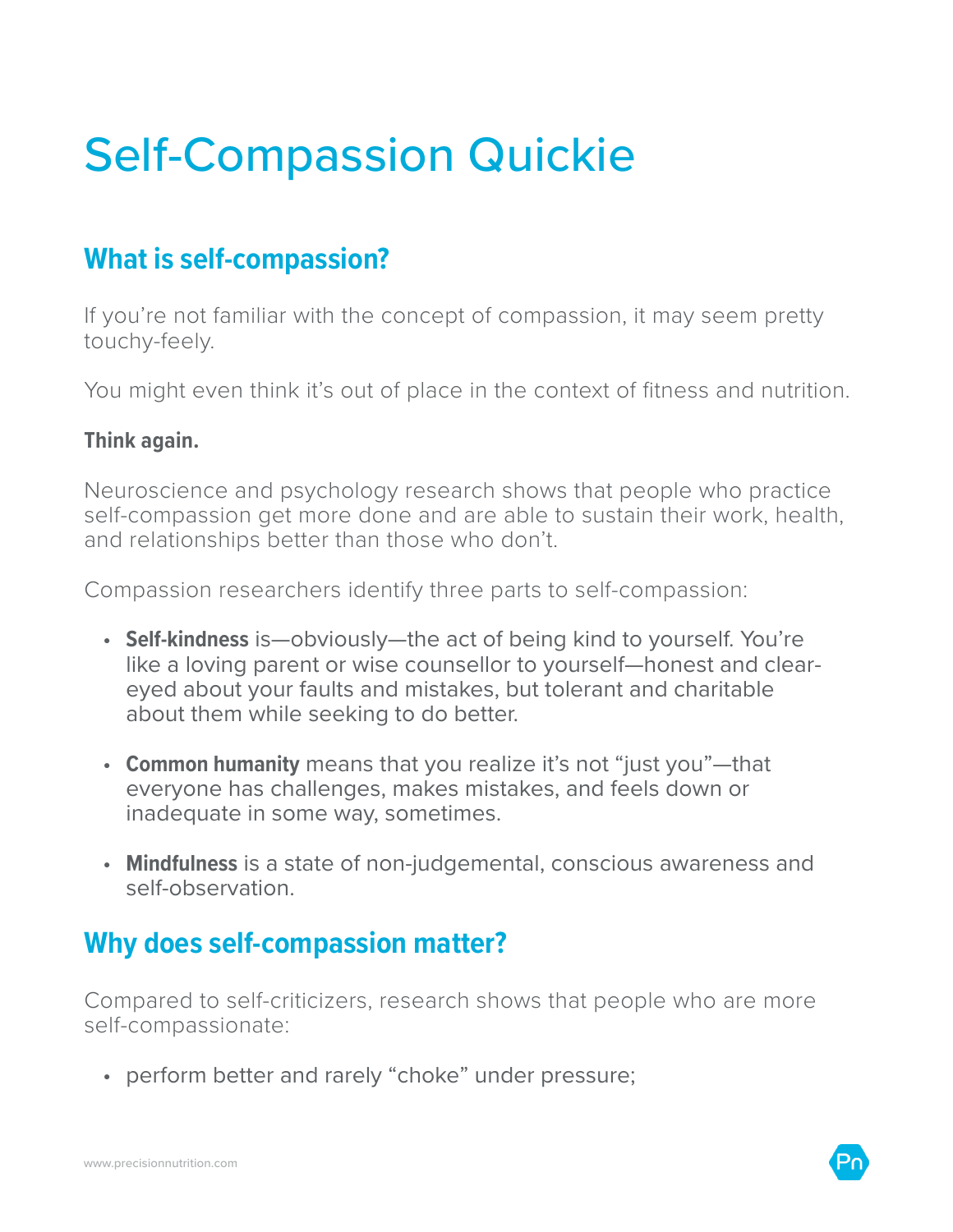- are more resilient and able to bounce back faster from setbacks;
- feel less depressed and/or anxious;
- have better relationships, feel more secure in their interpersonal life, and get along with people more effectively;
- are more emotionally intelligent and less egocentric;
- are more satisfied with life;
- learn, grow, and develop more effectively;
- and are psychologically healthier overall.

Well, darn. That sounds pretty awesome.

## **Put it into practice**

The next time you find yourself being self-critical, practice self-compassion, following these 3 steps.

TAKE A MOMENT TO NOTICE YOUR EXPERIENCE.<br>
Maybe you're feeling anxiety, fear, frustration, sadness, or regret. Or maybe it's physical pain or discomfort. Resist making a judgement about it, or creating a story around it. Just notice and name.

What you are feeling right now?

#### **2. TAKE A MOMENT TO REMIND YOURSELF THAT EVERYONE EXPERIENCES MOMENTS OF SUFFERING.**

Remembering that everyone experiences hardship and pain reduces the